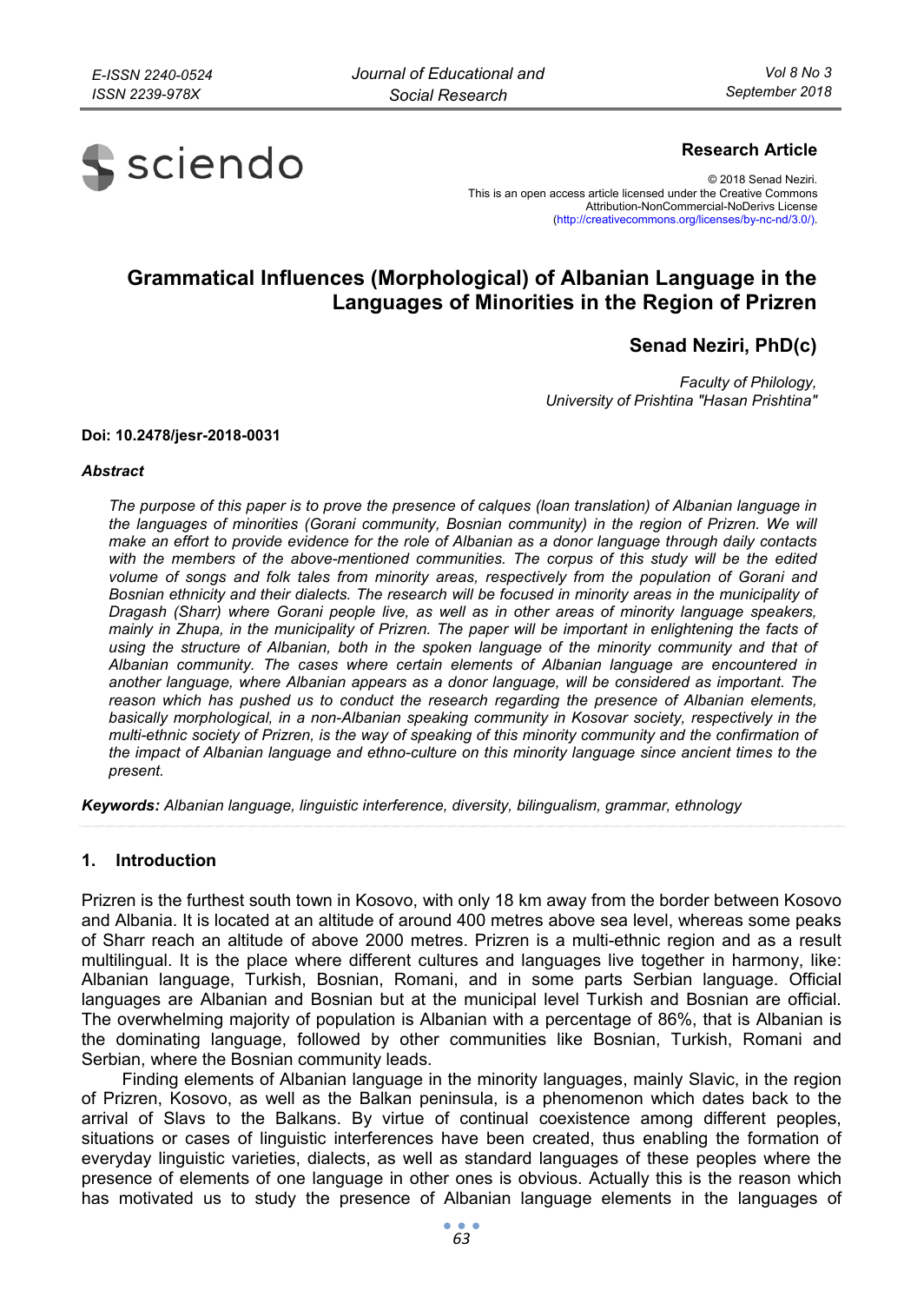| E-ISSN 2240-0524 | Journal of Educational and | Vol 8 No 3     |
|------------------|----------------------------|----------------|
| ISSN 2239-978X   | Social Research            | September 2018 |

minorities, especially Slavic speaking ones, in the region of Prizren.

For the issue in question, the influence of Albanian language on Slavic languages or dialects, has been written by national and international linguists, like: Mejer, Hahn, Iliq, Popovic, Hamp, Friedman, Gut, Svane, Ajeti, Gjinari, Blaku, Okuka, Koneski, Ismajli, Omari, Murati, Munishi etc. The scope of study by the above-mentioned linguists covered mainly the field of lexicon, phonetics and phonology, onomastics, although the fields of syntax or morphology have been treated less. Therefore, in this paper our focus is to present the results we have found during our research about the presence of morphological elements of Albanian language in the linguistic varieties of the minority population, basically Slavic speaking population, in the region of Prizren.

## *1.1 Methodology*

In order to carry out a study of this nature dealing with linguistic interference, mainly that of Albanian language to Gorani or Bosnian linguistic varieties, we have searched into source literature where we have picked up examples illustrating the presence of Albanian language elements in the spoken language of this community, also the edited volume of songs and folk tales of the community in question has been consulted.

Examples which demonstrate the presence of Albanian language elements in the minority languages have been taken from the collection "Bijel behar – antalogija pjesama bošnjačkih pisaca Kosova i Sandžaka" collected by Alija Dzogović; Harun Hasan's collection "Goranske narodne pesme" edited in 1987; AzirKuljić – Adžo "Pod vrvoj od Šar-Plajna (Pod vrhovima Šare)", edited in 2005 in Prizren; "Mostovi – čitanka za deveti orjentacioni razred" edited in 2005; "Iz goranske narodne proze" by Nazif Dokle, edited in 2003 by Alem Society in Prizren; "Čekmedže – meseljina, masalji, prikažne" by Ramadan Redžeplari, edited in 2005 in Prizren. So in this paper we will present the comparative measurements about the fields which seem to have similarities with Albanian, say, gradability of adjectives and the way how a certain grammatical feature is used, and also we will demonstrate how the Albanian language forms affect these minority linguistic varieties.

## **2. Results of Grammatical Influences**

The grammatical (morphological) aspect of Albanian which influences the spoken languages of Zheranica and Boboshçica according to Koneski (Murati, 1990), but is also used in the spoken language of Gorani people, is the plural of feminine nouns which take the ending – *e*like: ž*ene, duše, ovce, žabe, krave*etc., compare with Albanian *male, mure, vise, falje, dele, faqe, nuse, shoqe*etc. (Agalliu et al, 2002 & Mulaku, 2012), different from other spoken languages which with this type of plural take the morpheme –*i*: ž*eni, duši, ovci*etc.

By studying the morphological aspect of pronouns of Serbian and Slavic languages in general which have had a contact with Albanian, Blaku (2012) highlights the fact that their first and second person singular forms as well as the reflexive forms appear almost regularly in their accusative form: *mene, tebe, sebe,* and not dative or locative *meni, tebi, sebi*:

1) a."*Mene* su mi ga dali" (for *meni*);

b."Ko ti reče *tebe*"; (for *tebi*);

c."Ko što čini, *sebe* čini" (for *sebi*) etc.

for which Blaku (2012) says that " it should be considered as a grammatical interference from Albanian". This manifestation in Serbian dialects has also been mentioned by Okuka (2008). All these actually apply to Goranis' linguistic varieties as well.

From the studies conducted we have encountered Albanian adjective forms as well. As it is known, in Albanian language adjectives are divided in two classes – articulated adjectives (*i mirë*) and unarticulated ones (*besnik*). The presence of two such classes of adjectives is a characteristic of Albanian language only that cannot be seen in other Indo - European languages not even in Romanian. In the last one, as it is known, there is only one class of adjectives which are sometimes used as pre-articulated and sometime unarticulated depending on certain syntactic conditions. The formation of two classes of adjectives in Albanian has occurred as a result of an internal historical development of this language which at an earlier stage, just like other languages, had only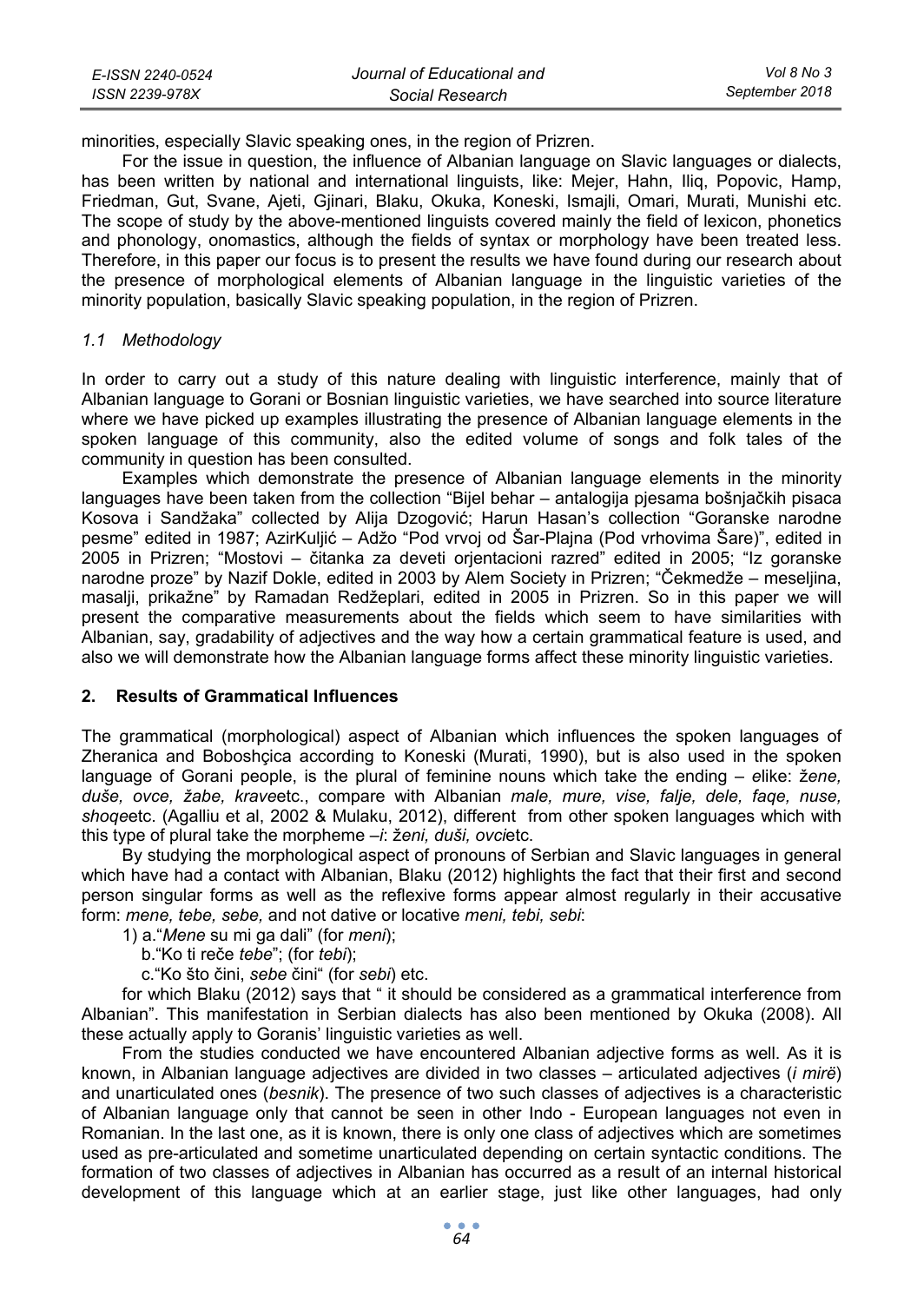| E-ISSN 2240-0524 | Journal of Educational and | Vol 8 No 3     |
|------------------|----------------------------|----------------|
| ISSN 2239-978X   | Social Research            | September 2018 |

unarticulated adjectives. During the historical evolution of Albanian language, the distinction between articulated and unarticulated adjectives has become more and more evident and sustainable not only structurally but also in terms of grammatical features including their meaning and content. In Albanian language, the clear distinction between these two classes, according to Demiraj (1988), has been complete before its written version developed.

Here we can also talk about the replacement of synthesis with analysis especially at the comparative degree of adjectives when using the morphemes *po*and *naj*: *poubav, poubava, poubavo, poubavi*and *najubav, najubava, najubavo, najubavi*(mainly used in the area of Zhupa and Dragash) etc. Based on these things mentioned above, Blaku (2010) emphasizes that one of the most obvious and more characteristic features which differentiates the linguistic varieties being discussed about from the other Serbo-Croatian Shtokavian dialects is the analytical way of forming the comparative degree of adjectives as a grammatical category. Nevertheless, the analytical way of the comparative is dominant: *pokratak, pomlada, posposoban, posladak*etc., comparing them with their equivalent forms in Albanian, like: *mëishkurtë, me e reja, mëiaftë, mëiëmbël*etc. (Angalliu et al, 2002). In order to provide more evidence that these forms are actually influenced from morphological formations of adjectives in Albanian we will present the right forms which are used in Serbian: *mladja, sposobniji, sladji.* 

So, the Serbian dialects, which have been studied by Blaku, and the Gorani people's dialects, which make the object of our research, unlike the language they belong to, make an exception when it comes to using the right forms according to the standard language rules, therefore with this use they can be categorized within the Balkan linguistic league. Here can be included the comparative degree of adjectives formed by the morpheme *naj,* like: *najlep, najslan, najtezak, najbel, najmlad, najdobar, najlos, najucen, najgoljema* etc. Okuka (2008) emphasizes this characteristic of Slavic languages only for the region of Dukagjin and the region of Kosova, the areas where Slavic languages have come into contact more intensively with Albanian language during the course of history. Below we will give some examples which have been found in edited volumes in the folk spoken language of this ethnicity, like:

2) Majke oz sinoj:

mlade i *postare*, (Kuljić, 2005).

alb. *më të vjetra* comparing (com.) standard Slavic (st.sl) *starije*

- 3) Majka će najde *poarna*,  *poarna* i *povbava* (Džogović, 2011). alb. *më e mira*, *më e mira*and*më e bukura* com. st.sl. *bolja* dhe *lepša*
- 4) Cena im je *pogoljema*. Em meso im je *poblago*, em mleko, em vuna nemoraš da vapčuš, aodelo od crna vuna je *povrućo*. (Džogović, 2011).
	- alb. *më e madhe*, *më e ëmbël*, *më e nxehtë* com. st.sl. *veča, blaža, vruča*
- 5) Od dip duša potrefene, ne znaet što je *poteško*. (Kuljić, 2005). alb. *më rëndë* com. st.sl. *teže*
- 6) Čujek go ze jabuko i go preseče, ama ne na polojna, tuku jeno hise pojće, jeno *pomalo.* alb. *më e vogël* com. st.sl. *malo* ose *maleno*. (Redžeplari, 2005).
- 7) Na *najgoljema* frtuma šarski platoj cepija. (Kuljić, 2005). alb. *më e madhe* com. st.sl. *veča*
- 8) Šemsija dejka *najlična*,  *Najlična* i *najubava*. (Hasani, 1987).

# alb. *më e bukur, më e bukur* and *më e mire* com. st.sl *lepša, lepša, dobra*

In the dialects of Gorani and Bosnian people some more similarities with Albanian have been found. In these spoken languages, but also in Macedonian, the infinitive is not used. Instead, they use the conjunctive with the particle *do.* To clarify this further, we will present the Kenski's examples (1965) :*dojde da vidi, neće da jede*, which Ajeti (1985) equalizes with their analogue forms in Albanian *erdhitëshohë, nuk do tëhajë*. In the spoken language in Dragash we have encountered these Albanian expressions, e.g.:

9) a) *Mu som kažaf -* (alb: *i kam treguar*);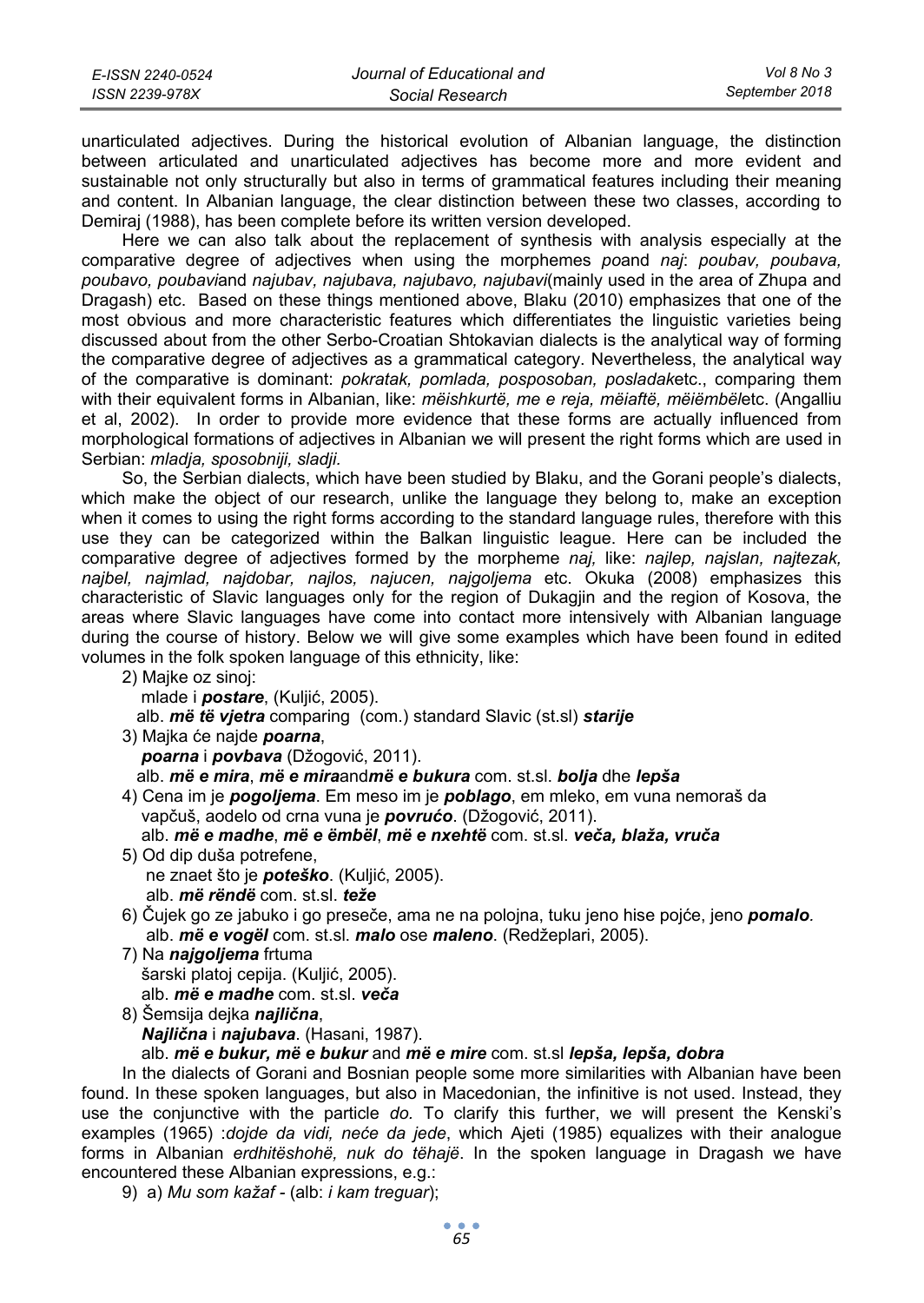*b) Ti som rekof -* (alb: *të kam thënë*);

 *c) Mi si prevarif -* (alb: *më ke mashtruar*) etc. (Folks)

Comparing them with their regular forms in Slavic language (Vajzovic, 1994): *kazao sam mu, rekao sam ti, prevario si me*.

These forms have also been seen in the area of Zhupa and Podgur, but: *som mu kažaf/v, som ti rekof/v, si me prevarif/v*. Furthermore, to support this, we will give another example which is considered as an influence from Albanian by Okuka (2008), like:

10) *Če mu kažem* (alb. *do t'i tregoj*); and

 *Ode do u niva* (alb. *shkoi deri në arë*).

As a potential influence from Albanian language we can take the instability of locative (locative case in Albanian has disappeared) and accusative. The latter has taken the role of locative in these linguistic varieties, including the Macedonian ones, because of the impact of Balkan languages on these dialects. Examples which prove this are taken from Ajeti (1985) who has found them in the Koneski's studies (1965), like: *kaj odiš? Kaj živeš*? In this group of languages, which have had the possibility of being influenced, belongs Albanian as well, because during its evolution it has suffered the loss of cases, in this case the loss of locative. We have also seen such cases in this area of research.

A potential influence of Albanian language on Serbian spoken language in Kosovo and Dukagjini region is given by Glisha Elezoviqi who says that under the influence of Albanian, a special development of demonstrative pronouns has occurred. Then Popović breaks them down and explains the impact coming from Albanian, where "Serbo-Croatian pronouns *ovaj, ova, onaj, ona, ono; ovakov, ovakva, ovakvo* have developed into *tavaj, tava, tavo* (we have also seen them as *tovaj, tova, tovo*– addition from Senad Neziri) from *eto + ovaj (ja ky), tanaj, tana, tano*

(*we have also seen them as tonaj – taonaj, tona – taona, tano-taono*– addition from Senad Neziri) from *eto + onaj (aj/ai), tavakav, tavakva, tavakvo,* (we have encountered them in use also in the area where we have researched – addition from S.N.) etc. , following the line of Albanian dialectical forms *q-aj* from *qe + aj*; qaty from *qe + aty* etc." (Popović, Albano – Slavica, XV, p. 523 – according to Omari, 1989).

For the spoken language in Gora, as far as the influence from Albanian is concerned, in the field of morphology, Idrizi (2012) says: these examples (*kuptujesh, prmirsualo, pondrushe* etc.) show the adaptation of Albanian words into the morphological system of Gorani people's spoken language. The verb *kuptujesh* (shq. <kuptoj – "razumijeti" , "shvatiti" ) has got the suffix -*ujesh* which belongs to Gorani language second person singular in the present tense. The same thing happens with other words as well.

Based on the studies conducted (Nesimi, 1986) and the findings in the terrain we have come to the conclusion that some other exclamations as well, which are used in the Slavic languages, are influenced from Albanian, like: *o-bo-bo, bobo, more, mori*.

## **3. Conclusion**

Our study showed the presence of Albanian language elements in the spoken languages of Gorani and Bosnian people. After observing the speaking situations and the conversations we had with Gorani and Bosnian speaking people, we have noticed that this process takes place with their full awareness. One important thing to mention is that the presence of Albanian language elements and its influence in these minority languages is a lot more noticeable in the spoken varieties rather than the standard language that the members of these communities use for education. We have also seen that the everyday spoken language of Gorani and Bosnian people is considered as a dialect, whereas the Serbian and Bosnian standard languages are considered as standard languages.

With respect to morphological adaptations, our study showed that the plural of feminine nouns is formed by taking the ending –e (*krave*, *ovce* etc.), just like in Albanian (dele, male etc.), and not taking –i like in Serbian, Bosnian or Croatian (*kravi*, *ovci* etc.), also their first and second person singular forms as well as reflexive forms appear almost regularly in the accusative form: *mene, tebe, sebe*, and not dative or locative meni, tebi, sebi. Then our research showed how comparative adjectives are formed with the morpheme *naj* and *po*, like: *najlep, najslan, najteza, poubav,*